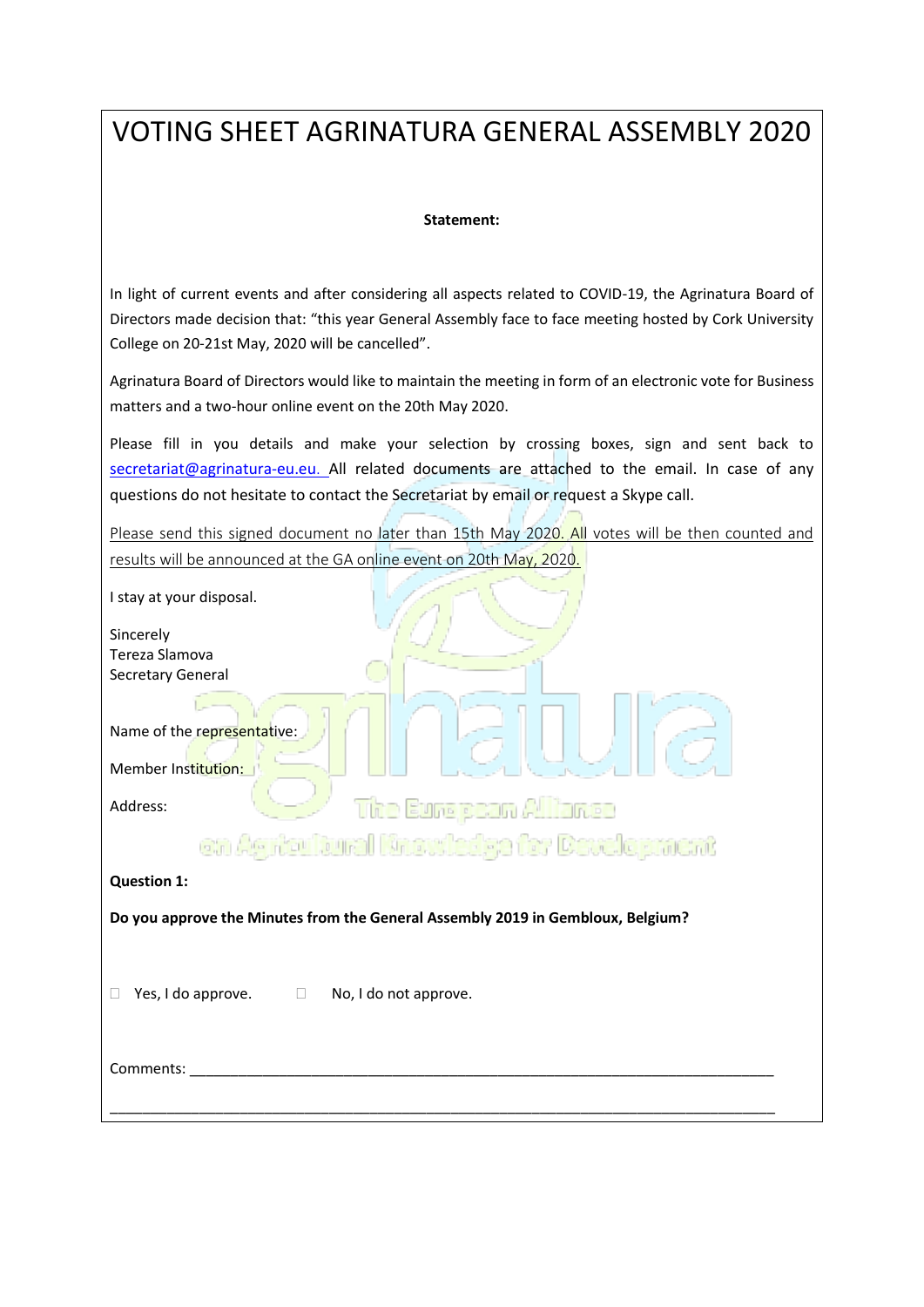| <b>Question 2:</b>                                                                       |
|------------------------------------------------------------------------------------------|
| Do you approve the Directors' Activity Report 2019?                                      |
| $\Box$ Yes, I do approve. $\Box$ No, I do not approve.                                   |
|                                                                                          |
|                                                                                          |
| <b>Question 3:</b>                                                                       |
| Do you approve the Financial Report 2019?                                                |
| Yes, I do approve. □ No, I do not approve.<br>$\Box$                                     |
|                                                                                          |
|                                                                                          |
|                                                                                          |
|                                                                                          |
| <b>Question 4:</b>                                                                       |
| Do you approve Budget for year 2020?                                                     |
| □ Yes, I do approve. □ No, I do not approve.                                             |
| Comments:                                                                                |
| ne European                                                                              |
| <b>MOWIEDGE TOT DEVEIODMENT</b><br>оп жеткелеп                                           |
| <b>Question 5:</b>                                                                       |
| Do you approve Catholic University of Louvain as a new member of Agrinatura Association? |
| Yes, I do approve.<br>No, I do not approve.<br>$\Box$<br>$\Box$                          |
|                                                                                          |
|                                                                                          |
|                                                                                          |